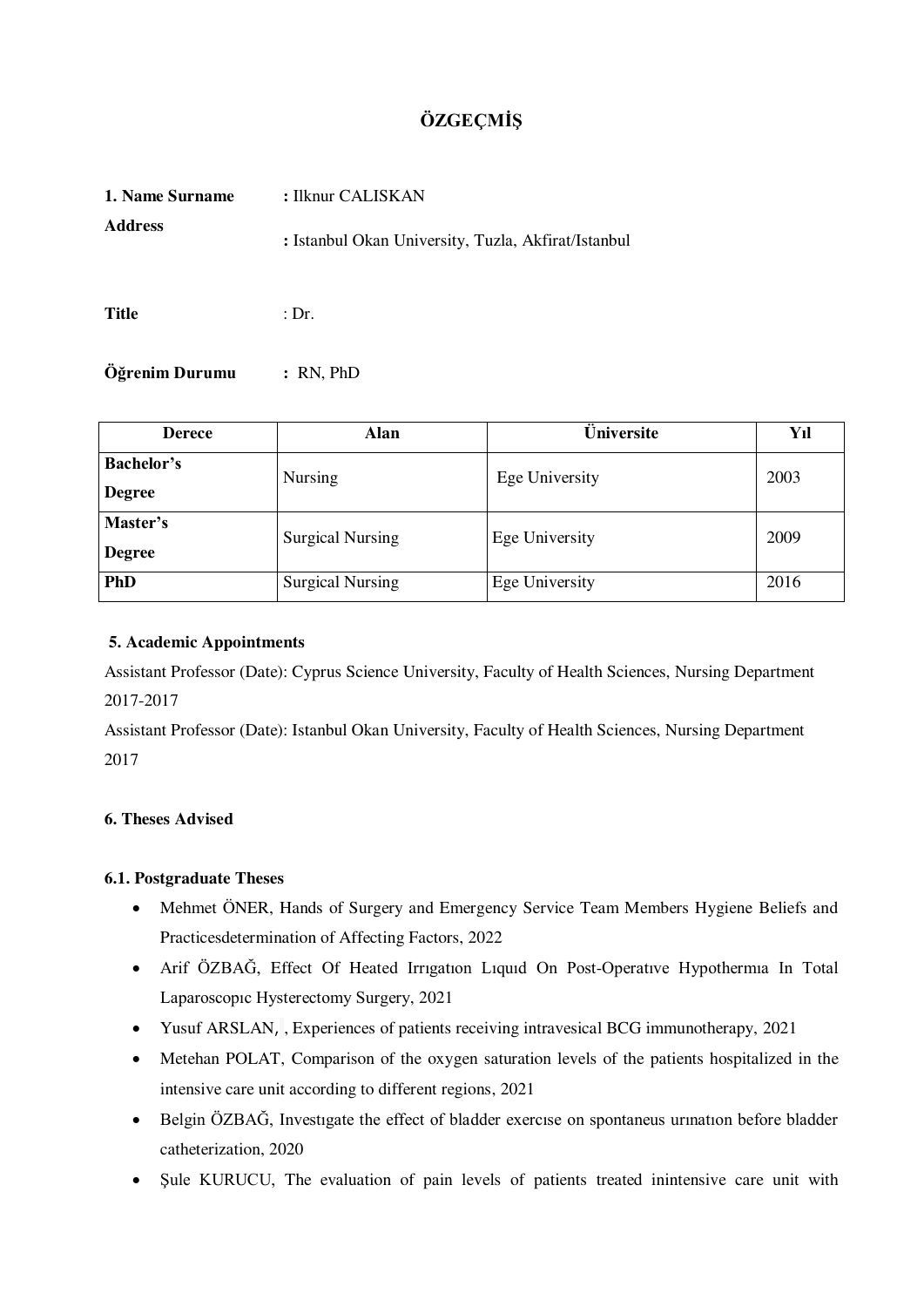different measuring instruments, 2019

- Necati AKDOĞAN, The effect of cold application on pain level in breast tube removal, 2019
- Elif ERGÜN, To determine the effect of quality of life to compassion of health workers working in emergency department, 2019
- Ilknur MISIRLI, Investigation of the relationship between sleep quality levels and patient comfort in inpatients in surgical intensive care unit, 2019

## **6.2. Doctoral Theses**

## **7. Publications**

## **7.1. Articles published in other internationally refereed journals**

- Girgeç S., Çalışkan., Sevil Ü. (2014). Investigation of Master's and Doctorate Theses Related to Gynecological Cancers by Nurses in Turkey, International Refereed Journal Of Gynaecological Diseases And Maternal Child Health, 2:26-38
- Çalışkan İ., Demir Korkmaz F. (2021). Psychometric Properties of Turkish Version of Intensive and Critical Care Nursing Competence Scale, Turkiye Klinikleri J Nurs Sci. 2021;13(2):187-95
- Çiçekli N., Çalışkan İ. (2022). Determination of Spiritual Well-Being and Hope Level of Patients Undergoing Open Heart Surgery: A Descriptive Study, Turkiye Klinikleri J Cardiovasc Sci. 2022;34(1):17-25

## **7.2. Assertions presented in international scientific congresses and published in the proceedings**

- Gördesli G., Caliskan İ., Dinç S., Gencer Z. (2016). Examination of Sexual Compatibility and Body Image of Patients with Breast Cancer, IV International & VIII. National Psychiatric Nursing Congress, 6-9 November 2016, Manisa,
- Caliskan İ., Demir Korkmaz F. (2018). Determination of Competency of Cardiovascular Surgery Intensive Care Units Nurses, 14nd International Congress of Update In Cardiology and Cardiovascular Surgery, 5-8 April 2018, Antalya, Oral Presentation
- Caliskan İ., Demir Korkmaz F.(2018). Bibliometric Analysis of Studies on Delirium in the Intensive Care Unit, 2nd International 8nd National Intensive Care Nursing Congress, 10-13 October 2018, Marmaris, Poster Presentation
- Caliskan İ., Demir Korkmaz F.(2018). Psychometric Properties of the Turkish Version of the Intensive and Critical Care Nursing Competency Scale (ICCN-CS-1), 2nd International 8ndNational Intensive Care Nursing Congress, 10-13 October 2018, Marmaris, Poster Presentation, Oral Presentation
- Yıldız E., Caliskan İ. (2019). Examining the herbal product use of patients hospitalized to undergo angiographic intervention, 2nd International 4th National Complementary Therapies and Supportive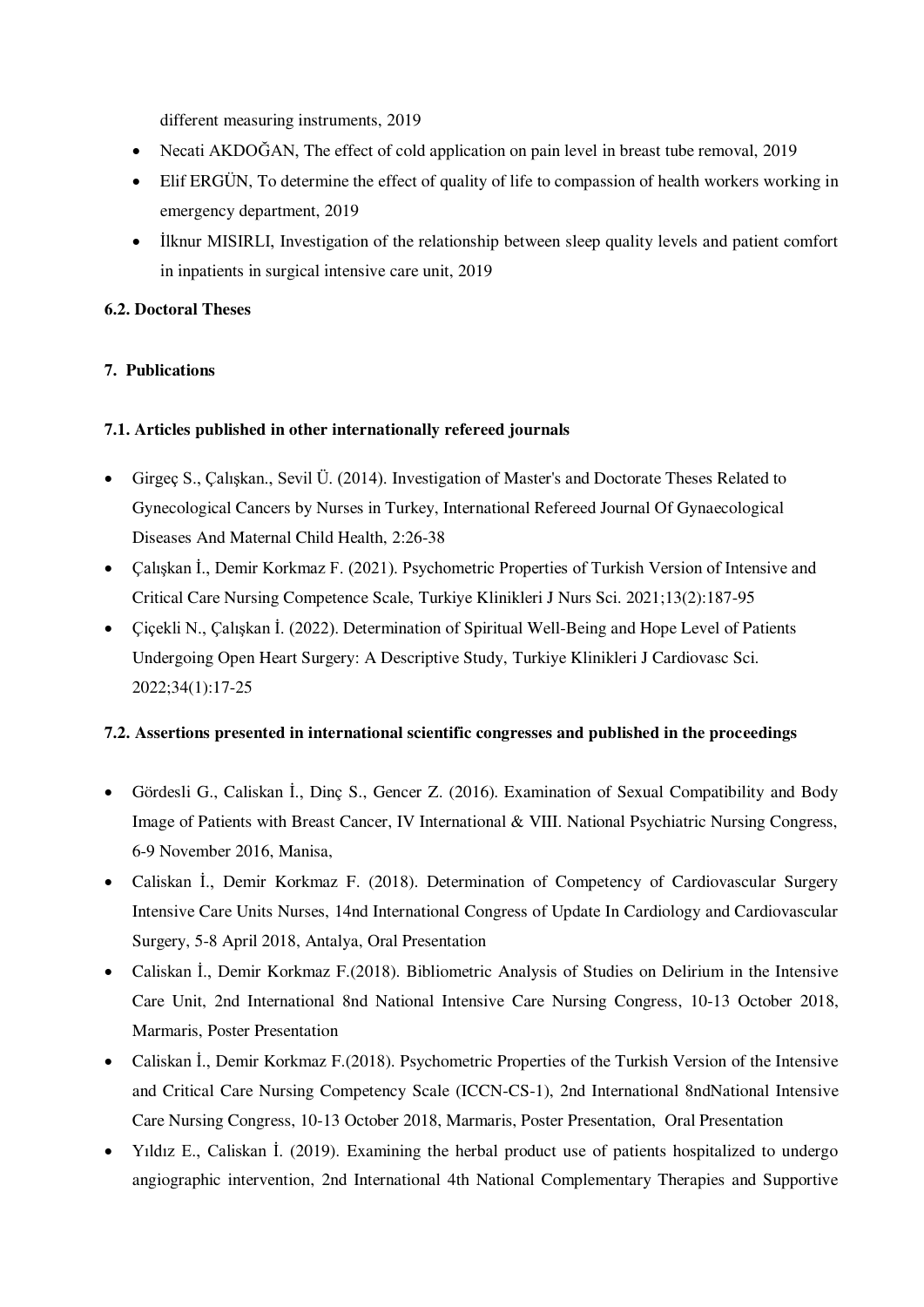Care Practices Congress, 25-28 September 2019, Izmir, Oral Presentation

- Yazıcı Ö., Caliskan İ. (2019). Bibliometric Analysis of Studies on Complementary Therapies in Nursing , 2nd International 4th National Complementary Therapies and Supportive Care Practices Congress, 25-28 September 2019, Izmir, Oral Presentation
- Baştürk M., Caliskan İ. (2021). Determining The Pain And Anxiety Levels Of Patients Who Apply To The Emergency Department With Mechanical Trauma Complaints, 1.International 6.National Emergency Nursing Congress, 4-6 June 2021, Online, Oral Presentation
- Caliskan İ., Öztürk KG., Ergün E.(2021). Nurses' Levels of Empathy, Professional Satisfaction, Compassion Fatigue and Burnout: A Cross-sectional, Relationship Seeking Study,1st International Congress of Health Sciences and Multidisciplinary Approaches, 25-27 November 2021, Online, Oral **Presentation**

#### **7.3. International books published, or chapters from a book**

- Oyur Ç., Dönmez CY.(2021). Surgical Diseases Nursing 500 Questions & 500 Answers, Breast Surgery and Nursing Care, Cukurova Nobel Medicine Bookstore
- Yürügen B., Nural N. (2020). Diseases Information, Oncology Diseases, Çukurova Nobel Medicine

#### **7.4. Articles published in national refereed journals**

 Caliskan İ., Korkmaz DF. (2017). Deteminatıon Of The Body Image And Dyadic Adjustment Of The Women Who Had Undergone Breast Cancer Surgery, Journal of Ege University Nursing Faculty, 33(2):1-15

#### **7.5. Assertions presented in national scientific congresses and published in the proceedings.**

- Diyar Y.N.S., Caliskan İ., Yıldırım G., Gülercan G., Özsan İ. Patient Position and Patient Safety in Bariatric Surgery, 20. National Surgery Congress 15. Surgical Nursing Congress, 13-17 April 2016, Antalya, Oral Presentation
- Sahin B., Caliskan I., Günay Ö. A New Method in the Operating Room Cusa and Nursing, 20. National Surgery Congress 15. Surgical Nursing Congress, 13-17 April 2016, Antalya, Oral Presentation
- Diyar Y.N.S., Caliskan İ., Yıldırım G., Gülercan G., Özsan İ. Reflection of Literature on Practice in Obesity Surgery, 20. National Surgery Congress 15. Surgical Nursing Congress, 13-17 April 2016, Antalya, Oral Presentation
- Karabacak E., Caliskan İ., (2019). Determining the Attitudes of Operating Room Staff towards the Safe Use of Sharps and Piercing Medical Devices, 1st Bosphorus Nursing Congress, 15-16 November 2019, Kocaeli, Oral Presentation
- Akdoğan N., Caliskan İ. (2020). The Effect of Cold Application on Pain Level in Chest Tube Removal, National Lung Health Congress, 11-15 March 2020, Antalya, Oral Presentation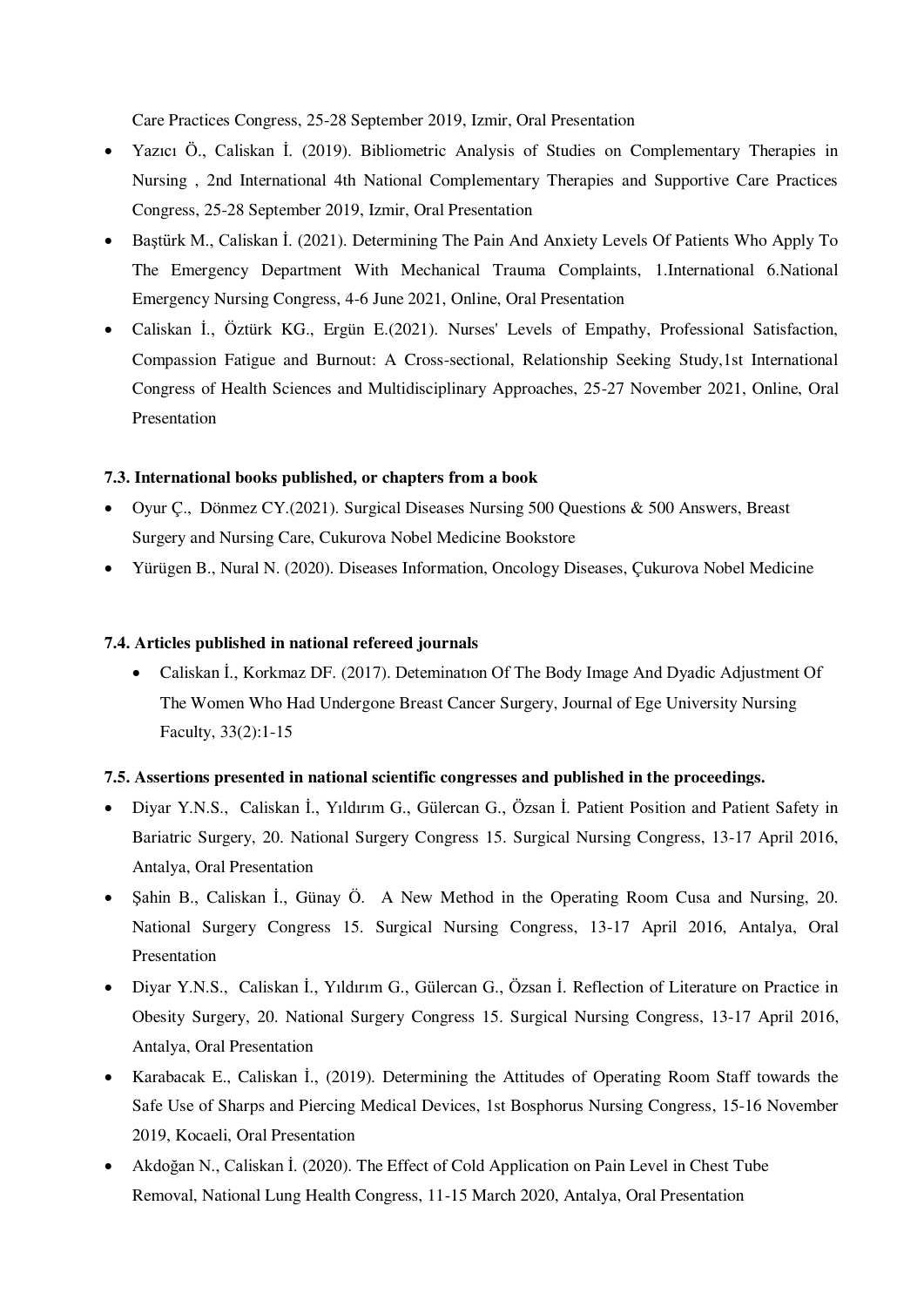- Çoban C., Caliskan İ. (2021). Determination of Educational Needs of Patients with Laparoscopic Cholecystectomy Surgery, 15th Turkish Hepato-Pancreato-Biliary Surgery Congress and 6th Hepato-Pancreato-Biliary Surgical Nursing Congress, 9-12 September 2021, Oral Presentation
- Sakallı KF., Caliskan İ. (2021). Investigation of Anxiety and Healthy Lifestyle Behaviors of Patients After Colorectal Surgery, XVIII. Turkish Colon and Rectum Surgery Congress, 30 November-4 December 2021, Antalya, Oral Presentation
- Çirpanlı D., Caliskan İ., Keskin M. (2021). Evaluation of the Effect of Constipation Risk Score on the Adequacy of Intestinal Cleansing of Individuals Who Will Have Colonoscopy, XVIII. Turkish Colon and Rectum Surgery Congress, 30 November-4 December 2021, Antalya, Oral Presentation

#### **7.6. Other publications**

Caliskan İ., Türkyılmaz A. (2021). Nursing Care Before and After Kidney Transplantation, Turkey Clinics Internal Medicine Nursing Special Issue-Urinary System Diseases and Nursing Approaches,, 37-44

#### **8. Projects**

Let's Win Our Children Project, Trainer, European Union Supported Project, Trainer

#### **9. Administrative Services**

Cyprus Science University, Curriculum Committee Member, 2017

#### **10. Professional Affiliations**

Turkish Surgical and Operating Room Nurses Association

#### **11. Awards**

 Caliskan İ., Kolcak Z., Ozbayır T., Caliskan C. (2009). Fournier Gangrene: Nanda Health Patterns According to Early and Late Nursing Diagnoses, Turkish Nurses Association İzmir Branch 12 May Nursing Week Activities 3rd Leman Birol-İnci Erefe Poster Award Competition First Prize

 Caliskan İ., Demir Korkmaz F.(2018). Psychometric Properties of the Turkish Version of the Intensive and Critical Care Nursing Competency Scale (ICCN-CS-1), 2nd International 8th National Intensive Care Nursing Congress, 10-13 October 2018, Marmaris, Oral Presentation, Oral Presentation 1st Prize

 Caliskan İ., Demir Korkmaz F. (2018). Bibliometric Analysis of Studies on Delirium in the Intensive Care Unit, 2nd International 8th National Intensive Care Nursing Congress, 10-13 October 2018, Marmaris, Poster Presentation, Poster Presentation 2nd Prize

 Coban C., Caliskan İ. (2021). Determination of Educational Needs of Patients with Laparoscopic Cholecystectomy Surgery, 15th Turkish Hepato-Pancreato-Bilier Surgery Congress and 6th Hepato-Pancreato-Biliary Surgery Nursing Congress, 9-12 September 2021, Oral Presentation, Verbal Presentation 1st Prize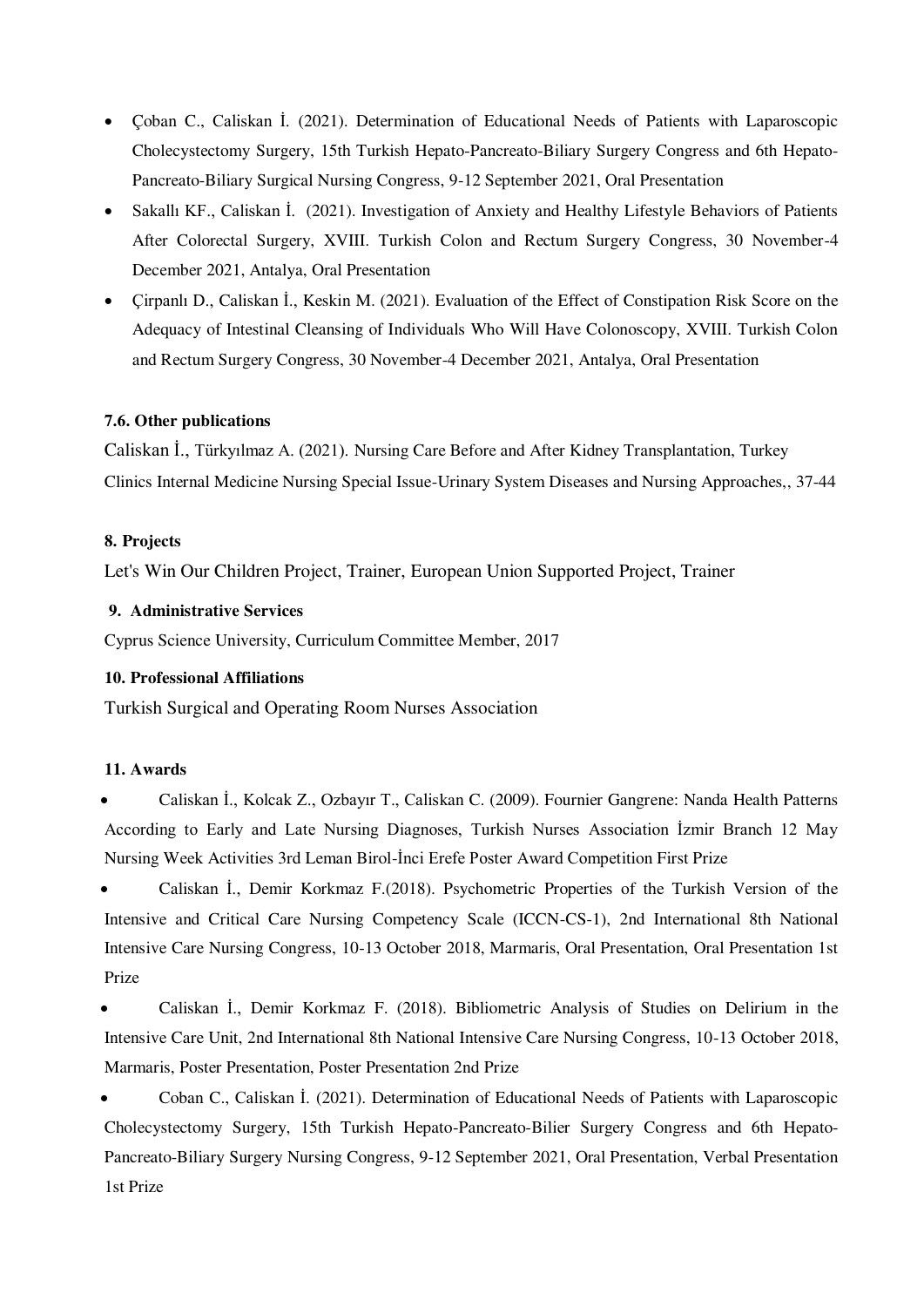**12. Please fill out the chart below for undergraduate and graduate courses you havegiven in the last 2 years.** 

## **\* Undergraduate courses**

| <b>Academic</b><br>Year | <b>Semester</b> | <b>Course</b>             | <b>Weekly Course Hours</b> |                  | Number of       |
|-------------------------|-----------------|---------------------------|----------------------------|------------------|-----------------|
|                         |                 |                           | <b>Theoretical</b>         | Practical        | <b>Students</b> |
| 2020-2021               | Fall            | <b>Patient Safety</b>     | 3                          | $\overline{0}$   | 35              |
|                         |                 | Practices in Health       |                            |                  |                 |
|                         |                 | Services                  |                            |                  |                 |
| 2020-2021               | Fall            | <b>Operating Room</b>     | 3                          | $\overline{0}$   | 21              |
|                         |                 | Nursing                   |                            |                  |                 |
| 2020-2021               | Fall            | <b>Quality Management</b> | 3                          | $\boldsymbol{0}$ | 11              |
|                         |                 | in Health Services        |                            |                  |                 |
| 2020-2021               | Fall            | Health                    | $\overline{3}$             | $\overline{0}$   | 33              |
|                         |                 | Communication             |                            |                  |                 |
| 2020-2021               | Spring          | <b>Surgical Diseases</b>  | $\overline{4}$             | 8                | 42              |
|                         |                 | Nursing                   |                            |                  |                 |
| 2020-2021               | Spring          | <b>Health Education</b>   | 3                          | $\overline{0}$   | 43              |
| 2020-2021               | Spring          | <b>Patient Safety</b>     | $\overline{3}$             | $\overline{0}$   | 31              |
|                         |                 | Practices in Health       |                            |                  |                 |
|                         |                 | Services                  |                            |                  |                 |
| 2021-2022               | Fall            | <b>Patient Safety</b>     | $\overline{3}$             | $\boldsymbol{0}$ | 42              |
|                         |                 | Practices in Health       |                            |                  |                 |
|                         |                 | Services                  |                            |                  |                 |
| 2021-2022               | Fall            | <b>Quality Management</b> | 3                          | $\boldsymbol{0}$ | 17              |
|                         |                 | in Health Services        |                            |                  |                 |
| 2021-2022               | Fall            | <b>Operating Room</b>     | 3                          | $\boldsymbol{0}$ | 20              |
|                         |                 | Nursing                   |                            |                  |                 |
| 2021-2022               | Fall            | Health                    | $\overline{3}$             | $\theta$         | 27              |
|                         |                 | Communication             |                            |                  |                 |
| 2021-2022               | Spring          | <b>Surgical Diseases</b>  | $\overline{4}$             | 8                | 37              |
|                         |                 | Nursing                   |                            |                  |                 |
| 2021-2022               | Spring          | <b>Health Education</b>   | $\overline{3}$             | $\overline{0}$   | $\overline{32}$ |
| 2021-2022               | Spring          | Health                    | $\overline{3}$             | $\boldsymbol{0}$ | 16              |
|                         |                 | Communication             |                            |                  |                 |
| 2021-2022               | Spring          | <b>Patient Safety</b>     | $\overline{3}$             | $\overline{0}$   | 19              |
|                         |                 | Practices in Health       |                            |                  |                 |
|                         |                 | Services                  |                            |                  |                 |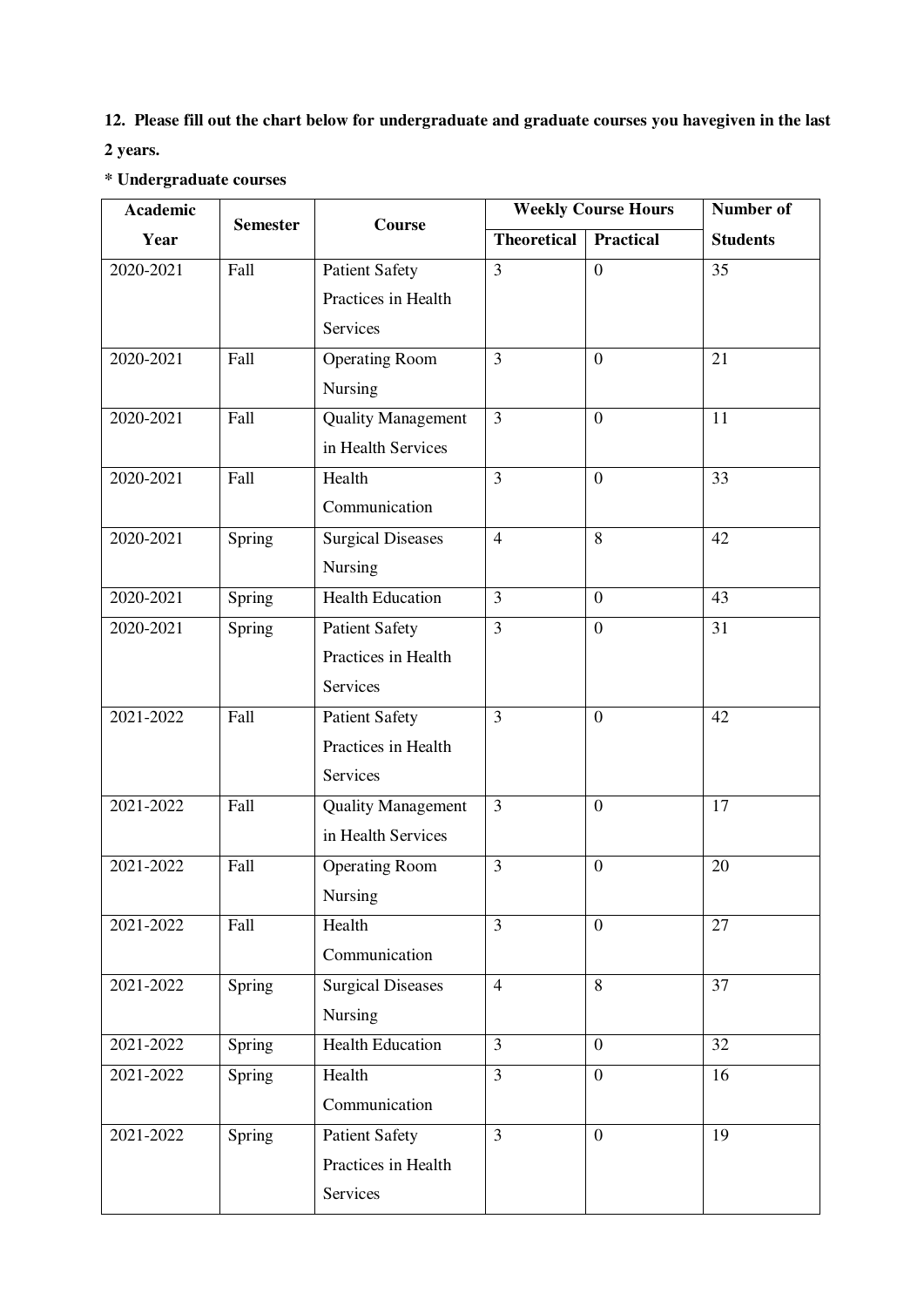| 2020-2021     | Fall   | <b>Current Approaches</b> | 3              | $\boldsymbol{0}$ | 1              |
|---------------|--------|---------------------------|----------------|------------------|----------------|
|               |        | in Operating Room         |                |                  |                |
|               |        | Nursing*                  |                |                  |                |
| 2020-2021     | Fall   | <b>Surgical Diseases</b>  | $\overline{3}$ | $\overline{0}$   | 10             |
|               |        | Nursing I*                |                |                  |                |
| 2020-2021     | Fall   | <b>Surgical Diseases</b>  | 3              | $\overline{0}$   | 17             |
|               |        | Nursing II*               |                |                  |                |
| 2020-2021     | Fall   | <b>Operating Room</b>     | 3              | $\overline{0}$   | 10             |
|               |        | Nursing*                  |                |                  |                |
| 2020-2021     | Spring | <b>Surgical Diseases</b>  | $\overline{3}$ | $\overline{0}$   | $\overline{4}$ |
|               |        | Nursing I*                |                |                  |                |
| 2020-2021     | Spring | <b>Surgical Diseases</b>  | 3              | $\overline{0}$   | 10             |
|               |        | Nursing II*               |                |                  |                |
| 2020-2021     | Spring | Nursing Informatics       | 3              | $\overline{0}$   | 13             |
|               |        | and Classification        |                |                  |                |
|               |        | Systems*                  |                |                  |                |
| 2021-2022     | Fall   |                           | 3              | $\overline{0}$   | 3              |
|               |        | <b>Surgical Diseases</b>  |                |                  |                |
|               |        | Nursing I*                |                |                  |                |
| 2021-2022     | Fall   | <b>Surgical Diseases</b>  |                |                  | $\overline{4}$ |
|               |        | Nursing II*               |                |                  |                |
| 2021-2022     | Fall   | Physiopathology and       | 3              | $\boldsymbol{0}$ | 5              |
|               |        | Nursing Practices*        |                |                  |                |
| 2021-2022     | Fall   | Conceptual                | 3              | $\overline{0}$   | $\mathbf{1}$   |
|               |        | Foundations and           |                |                  |                |
|               |        | Philosophy of             |                |                  |                |
|               |        | Surgical Nursing I*       |                |                  |                |
| 2020-2021     | Fall   | <b>Current Approaches</b> | $\overline{3}$ | $\overline{0}$   | $\mathbf{1}$   |
|               |        | in Operating Room         |                |                  |                |
|               |        | Nursing*                  |                |                  |                |
| 2021-2022     | Spring | <b>Surgical Diseases</b>  | $\overline{3}$ | $\overline{0}$   | $\overline{3}$ |
|               |        | Nursing I*                |                |                  |                |
| 2021-2022     | Spring | <b>Surgical Diseases</b>  | 3              | $\mathbf{0}$     | $\overline{3}$ |
|               |        | Nursing II*               |                |                  |                |
| 2021-2022     | Spring | Physiopathology and       | $\overline{3}$ | $\overline{0}$   | 9              |
|               |        | Nursing Practices*        |                |                  |                |
| $2021 - 2022$ | Spring | Conceptual                | $\overline{3}$ | $\boldsymbol{0}$ | $\mathbf{1}$   |
|               |        | Foundations and           |                |                  |                |